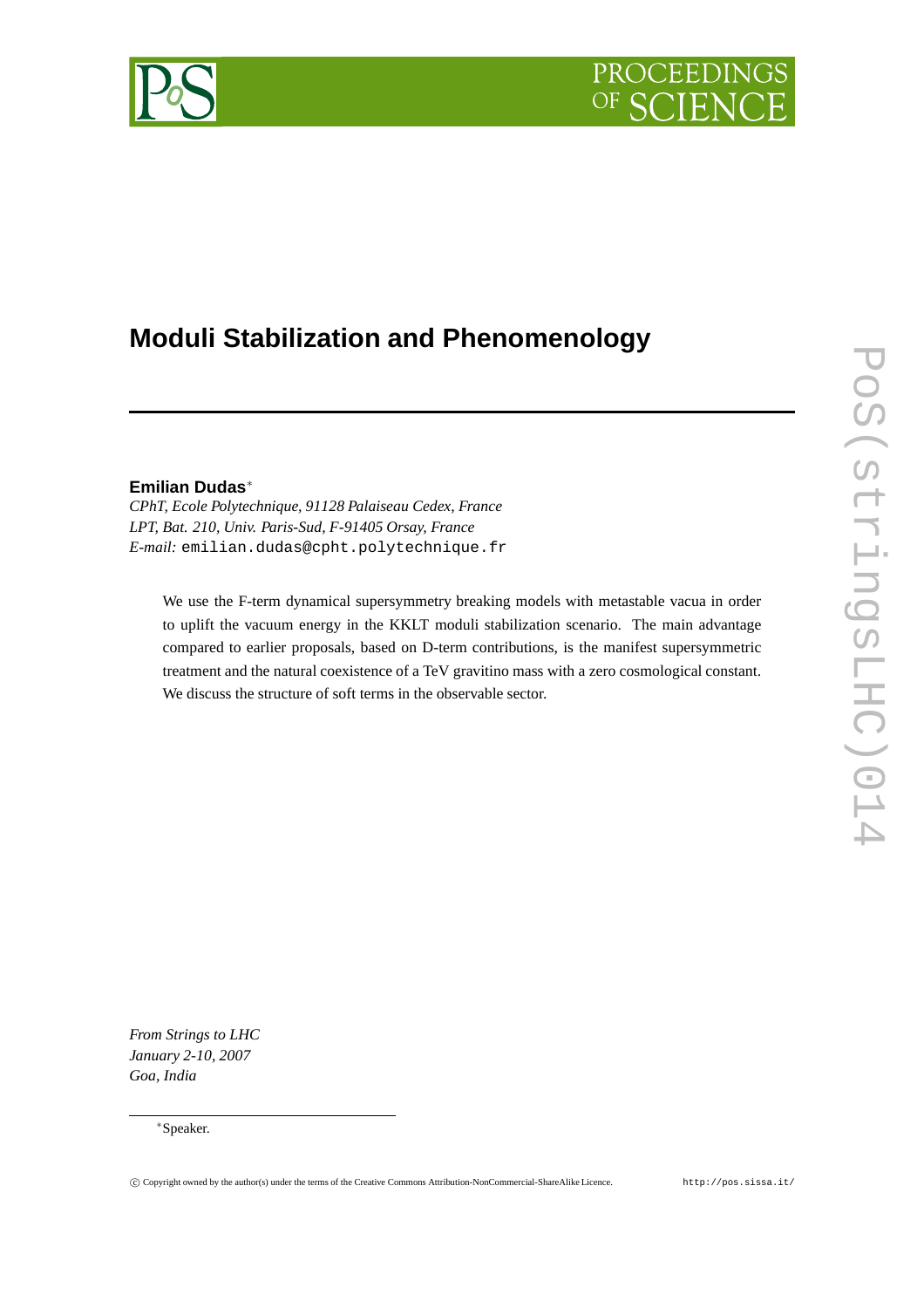### **1. Introduction and Conclusions**

In the last couple of years, convincing models of moduli stabilization in string theory were proposed, the propotype being the KKLT scenario [1], based on the orientifolds of IIB string theory flux compactifications [2]. One of the main problems of the KKLT scenario is the uplift of the vacuum energy to zero or positive values. The original proposal of using antibranes relies essentially on nonlinearly realized supersymmetry, whereas the latter attempts [3, 4] to uplift vacuum energy by D-terms, based on the suggestion in [5], lead generically to very heavy (close to the Planck mass) gravitino mass. Alternative uplifting using F-terms were already studied in [7, 8, 9]. As already stressed in [8], a generic F-type supersymmetry breaking with a supersymmetry breaking scale TeV  $\ll \Lambda_{SUSY} \ll M_{Pl}$  can naturally produce the appropriate, intermediate energy scale, for an uplift with a gravitino mass in the TeV range. Dynamical supersymmetry breaking is certainly the best candidate to fulfill this criterion.

Recently, Intriligator, Seiberg and Shih (ISS) proposed a simple, vector-like model with longlived, metastable supersymmetry breaking vacua [6], whereas the ground state is supersymmetric. Metastable vacua have by definition a positive contribution to the vacuum energy which could clearly realize the uplifting required in the KKLT scenario [10]. As we will see in this talk, dynamical supersymmetry breaking in metastable vacua of the ISS type does achieve the goal of uplifting the KKLT vacuum energy to zero, while keeping a TeV scale gravitino mass and therefore leading to low energy supersymmetry. We would like to emphasize, however, that the main ingredient in realizing the uplifting is not the metastable nature of the ISS model.

It is of great interest to couple the Minimal Supersymmetric Standard Model to our present ISS-KKLT setup, to work out the low-energy phenomenology of the model and to compare it to the existing works [11] based on the original KKLT uplifting prescription relying on antibranes and nonlinearly realized supersymmetry.

The structure of this talk is as follows. In Section 2 we combine the KKLT model of moduli stabilization in type IIB strings with the ISS model of metastable supersymmetry breaking vacuum. We show that in this case the uplifting of the vacuum energy is naturally compatible with a TeV gravitino mass. We discuss the effects of gauging the color symmetry in the ISS model and the lifetime of the metastable vacuum. In Section 3 we provide some general comments about the treelevel soft masses. We then apply the general formulæ for the specific case of the model defined in Section 2 and work out some tree-level soft terms, showing that generically tree-level soft masses are of the order of the gravitino mass, whereas gaugino masses can be suppressed in particular cases.

### **2. Metastable vacua and moduli stabilization**

The model is defined by

$$
W = W_1(T) + W_2(\chi^{i}),
$$
  
\n
$$
K = -3 \ln(T + \bar{T}) + |\varphi|^2 + |\tilde{\varphi}|^2 + |\Phi|^2.
$$
\n(2.1)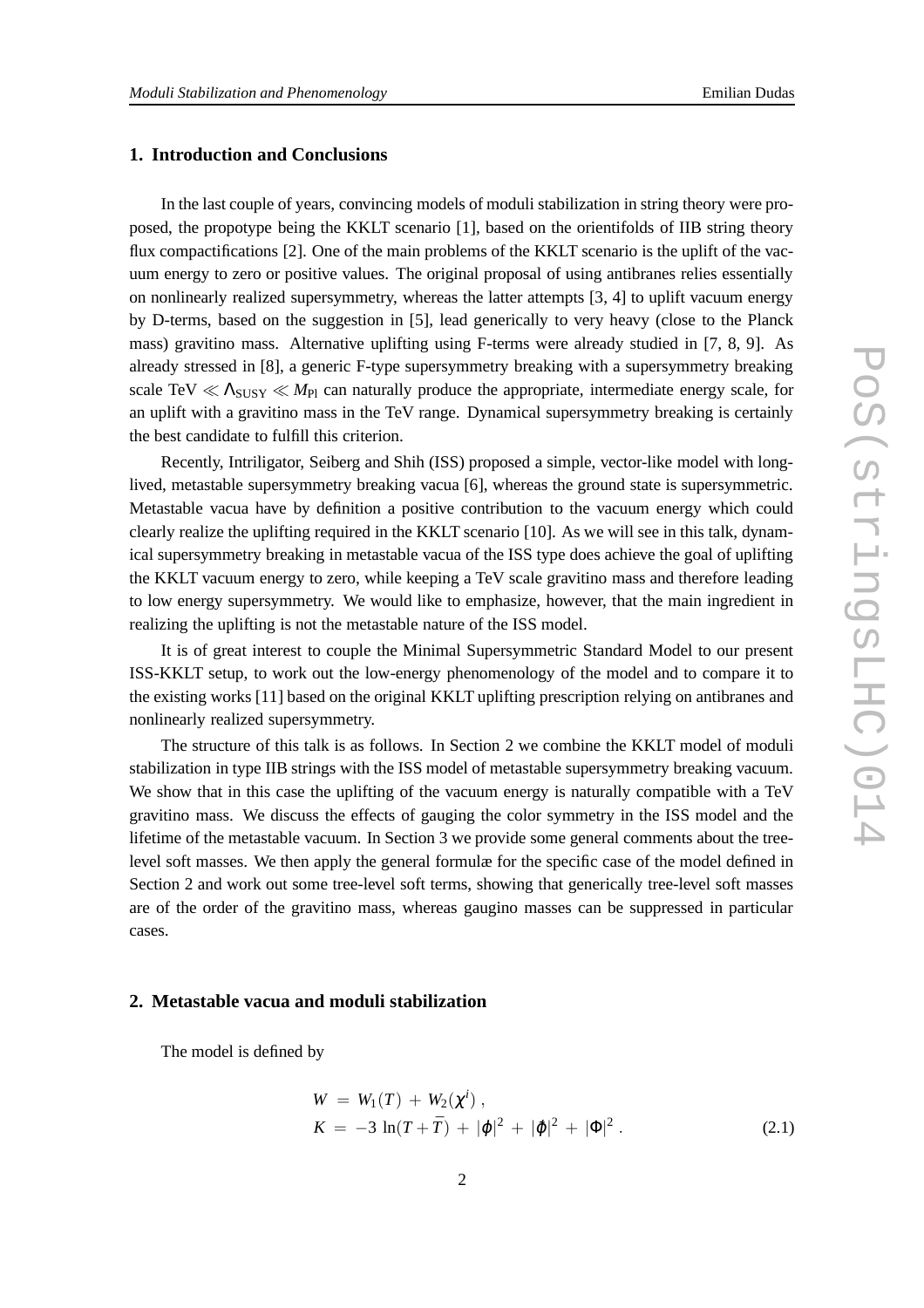In (2.1),  $\chi^i$  denotes collectively the fields  $\varphi_i^a$ ,  $\tilde{\varphi}_a^{\bar{j}}$ ,  $\Phi^i_{\bar{j}}$  of the ISS model, where  $i, \bar{j} = 1 \cdots N_f$  are flavor indices and  $a, b = 1 \cdots N$  are color indices. Moreover, in (2.1)

$$
W_1(T) = W_0 + a e^{-bT},
$$
  
\n
$$
W_2(\chi^i) = h \operatorname{Tr} \tilde{\varphi} \Phi \varphi - h \mu^2 \operatorname{Tr} \Phi.
$$
\n(2.2)

Notice that the model is a straightforward combination of the ISS model of metastable supersymmetry breaking vacua with the KKLT model of moduli stabilization. As explained in [6], the sector  $\varphi_i^a$ ,  $\tilde{\varphi}_a^{\bar{j}}$  has a perturbative description in the free magnetic range  $N_f > 3N$ . An appropriate microscopic theory justifying the action  $(2.2$  is described in [10].

As transparent in (2.1), the KKLT and the ISS sectors are only coupled through gravitational interactions. In particular, as the ISS gauge group comes from D3 branes, the dynamical scale in the electric theory and therefore also the mass parameter  $\mu$  in the magnetic theory superpotential (2.2) depend on the dilaton *S*, which we assume is already stabilized by NS-NS and RR threeform fluxes. We believe this decoupling is instrumental in getting the uplift of the vacuum energy. Another reason for forbidding a coupling of the dynamical supersymmetry breaking sector in the global supersymmetric limit to the *T*-modulus is that it is unclear how to formulate the non-abelian Seiberg duality for field-dependent couplings.

At the global supersymmetry level and before gauging the color symmetry, the ISS model has a global symmetry  $G = SU(N) \times SU(N_f) \times SU(N_f) \times U(1)_B \times U(1)' \times U(1)_R$ , broken explicitly to  $SU(N) \times SU(N_f) \times U(1)_B \times U(1)_R$  by the mass parameter  $\mu$ . In the supergravity embedding (2.2), the R-symmetry  $U(1)_R$  is explicitly broken. To start with, we consider the ungauged theory, in which the  $SU(N)$  is part of the global symmetry group. At the global supersymmetry level, the metastable ISS vacuum is

$$
\Phi_0 = 0 \quad , \quad \varphi_0 = \tilde{\varphi}_0^T = \begin{pmatrix} \mu I_N \\ 0 \end{pmatrix} , \tag{2.3}
$$

where  $I_N$  is the  $N \times N$  identity matrix and  $\mu \ll \Lambda_m$ , where  $\Lambda_m \leq M_{\rm Pl}$  denotes the mass scale associated with the Landau pole for the gauge coupling in the magnetic theory. The first question to address is the vacuum structure of the model. In order to answer this question, we start from the supergravity scalar potential

$$
V = e^{K} \left[ (K^{-1})^{i\bar{j}} D_{i} W D_{\bar{j}} \bar{W} - 3|W|^{2} \right] + \frac{1}{2} \left( Re f_{a} \right) D_{a}^{2}, \qquad (2.4)
$$

where  $Re f_a = 1/g_a^2$  define the gauge couplings. By using<sup>1</sup> (2.1)-(2.2), we find

$$
V = \frac{e^{\bar{\chi}_i \chi^i}}{(T+\bar{T})^3} \left\{ \frac{(T+\bar{T})^2}{3} \left| \partial_T W - \frac{3}{T+\bar{T}} W \right|^2 + \sum_i \left| \partial_i W + \bar{\chi}_i W \right|^2 - 3|W|^2 \right\} \,. \tag{2.5}
$$

Since  $\mu \ll M_{\text{Pl}}$ , the vev's in the ISS model are well below the Planck scale. Then an illuminating way of rewriting the scalar potential (2.5) is to expand it in powers of the fields  $\chi^i/M_{\text{Pl}}$ , in

 $1$ The gauge D-term contributions do not exist in the ungauged case we are discussing in this section and will play essentially no role in the following sections.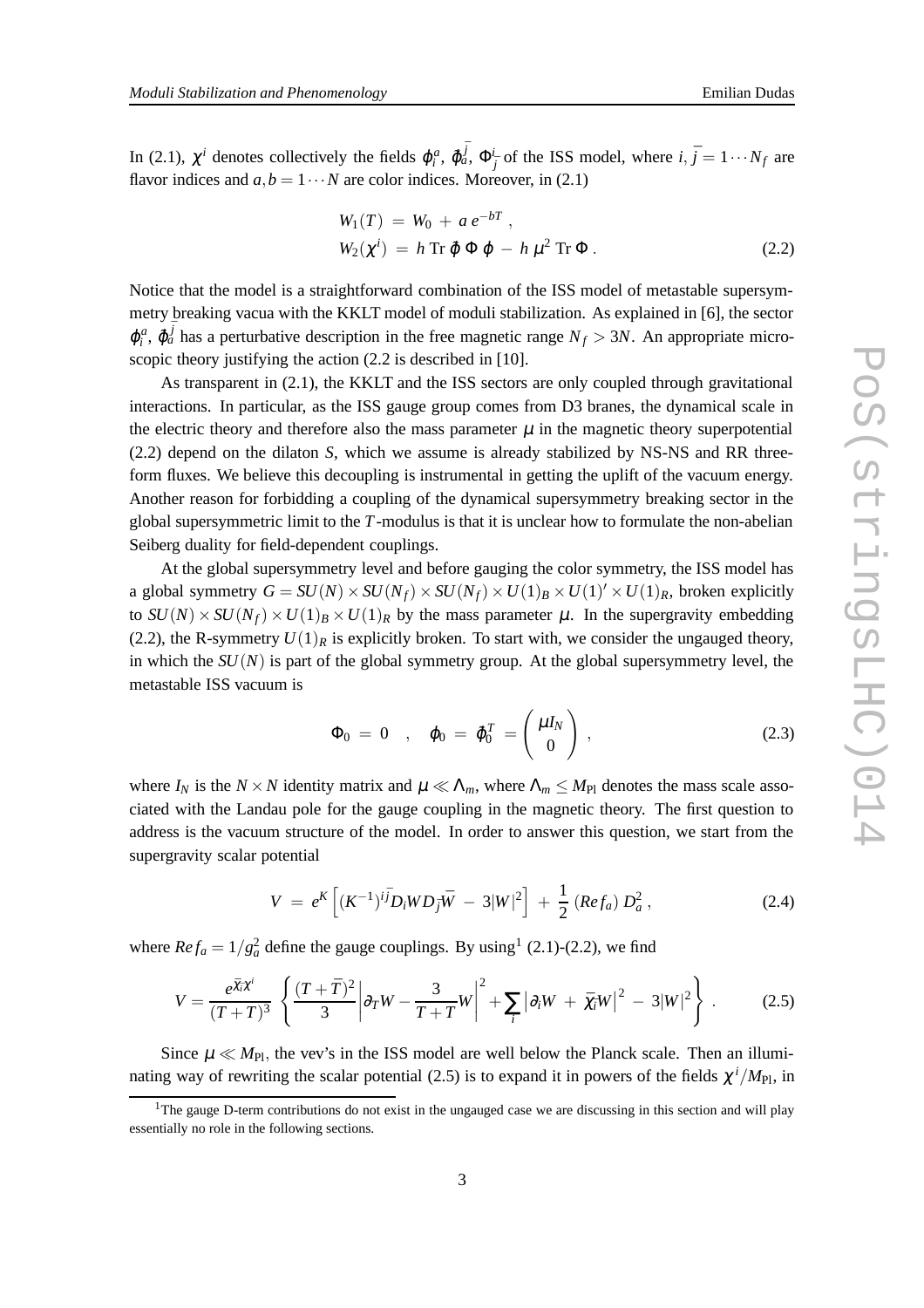which case it reads $2$ 

$$
V = \frac{1}{(T+\bar{T})^3} V_{\text{ISS}}(\chi^i, \bar{\chi}_i) + V_{\text{KKLT}}(T, \bar{T}) + \frac{\bar{\chi}_i \chi^i}{M_{\text{Pl}}^2} V_1(T, \bar{T}) + \frac{1}{M_{\text{Pl}}^3} \left[ W_2(\chi^i) V_2(T, \bar{T}) + \chi^i \partial_i W_2 V_3(T, \bar{T}) + h.c. \right] + \cdots , \qquad (2.6)
$$

where by comparing (2.6) with (2.5) we can check that  $V_1 \sim m_{3/2}^2 M_{\text{Pl}}^2$ , and  $V_2$ ,  $V_3 \sim m_{3/2} M_{\text{Pl}}^3$ , where as usual  $m_{3/2}^2 = |W|^2 \exp(K)$ . Notice that the contribution to the vacuum energy from the ISS sector, in the global limit, is

$$
\langle V_{\rm ISS} \rangle \ = \ (N_f - N) \ h^2 \ \mu^4 \ . \tag{2.7}
$$

Since we are interested in small (TeV scale) gravitino mass, it is clear that the first two terms in the rhs of (2.6),  $V_{ISS}$  and  $V_{KKLT}$ , are the leading terms. Consequently, there should be a vacuum very close to an uplift KKLT vacuum  $\langle T\rangle = T_0$  and the ISS vacuum  $\langle\chi^i\rangle=\chi^i_0$ . The KKLT uplift vacuum at the zeroth order  $T_0$  is defined as the minimum of the zeroth order potential  $\partial_{T_0} V_0 = 0$ , obtained by inserting the ISS vacuum (2.3) into the supergravity scalar potential

$$
V_0 = \frac{1}{(T+\bar{T})^3} \left[ \frac{(T+\bar{T})^2}{3} |D_T W_1|^2 - 3|W_1|^2 + h^2 (N_f - N) \mu^4 \right] \quad . \tag{2.8}
$$

In the limit  $bT \gg 1$  and for zero cosmological constant, a good approximation for  $T_0$ , considered to be real in what follows, is provided by

$$
W_0 + \frac{ab(T_0 + \bar{T}_0)}{3} e^{-bT_0} = 0.
$$
 (2.9)

Notice that in this case  $T$  does contribute to supersymmetry breaking<sup>3</sup>

$$
F^T \equiv e^{\frac{K}{2}} K^{T\bar{T}} \overline{D_T W} \simeq \frac{a}{(T_0 + \bar{T}_0)^{1/2}} e^{-bT_0}, \qquad (2.10)
$$

but by an amount suppressed by a factor of  $1/b(T_0 + \bar{T}_0)$  compared to the naive expectation.

The cosmological constant at the lowest order is given by

$$
\Lambda \ = \ V_{\text{KKLT}}(T_0, \bar{T}_0) \ + \ \frac{(N_f - N)h^2 \mu^4}{(T_0 + \bar{T}_0)^3} \,, \tag{2.11}
$$

which shows that the ISS sector plays the role of an uplifting sector of the KKLT model. In the zeroth order approximation and in the large volume limit  $b(T_0 + \bar{T}_0) \gg 1$ , we find that the condition of zero cosmological constant  $\Lambda = 0$  implies roughly

$$
3\,|W_0|^2\,\sim\,h^2\,(N_f-N)\,\mu^4\,.\tag{2.12}
$$

If we want to have a gravitino mass  $m_{3/2} \sim W_0 / (T_0 + \bar{T}_0)^{3/2}$  in the TeV range, we need small values of  $\mu \sim 10^{-6} - 10^{-7}$ . Since  $\mu$  in the model [6] has a dynamical origin, this is natural. Moreover,

<sup>&</sup>lt;sup>2</sup>In most of the formulæ of this letter,  $M_{\text{Pl}} = 1$ . In some formulæ, however, we keep explicitly  $M_{\text{Pl}}$ .

<sup>&</sup>lt;sup>3</sup>Notice that the leading order expression for  $W_0$  in (2.9) is not enough for computing  $F^T$ , since the subleading terms neglected in (2.9) are needed as well.  $F<sup>T</sup>$  can be computed directly, however, by keeping the leading terms in the eq.  $\partial_T V = 0.$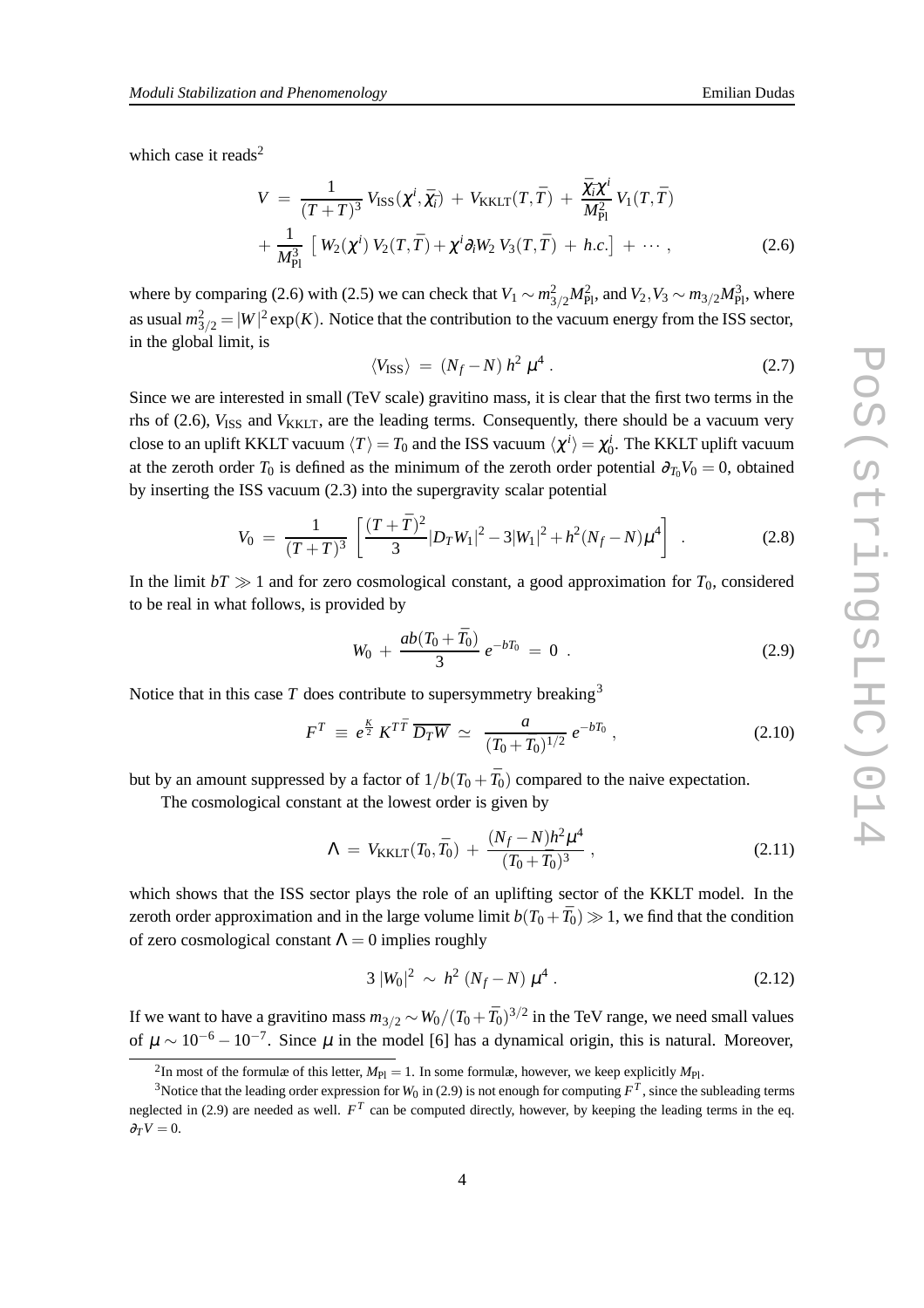the metastable vacuum of [6] has a significantly large lifetime exactly in this limit, more precisely when  $\varepsilon \equiv (\mu/\Lambda_m) \ll 1$ . Therefore, a light (TeV range) gravitino mass is natural in our model and compatible with the uplift of the cosmological constant. We believe that this fact is an improvement over the D-term uplift models suggested in [5] and worked out in [4].

Notice that supergravity corrections give tree-level masses to the pseudo-moduli fields of the ISS model. As explained in more general terms in [6], these corrections are subleading with respect to masses arising from the one-loop Coleman-Weinberg effective potential in the global supersymmetric limit. This can be explicitly checked starting from the supergravity scalar potential (2.5) and expanding in small fluctuations around the vacuum (2.3) to the quadratic order.

### **2.1 Gauging the model : infrared description**

In the ISS model, the  $SU(N)$  symmetry is gauged and corresponds to the gauge group of the magnetic theory. In the electric description, the ISS model is the supersymmetric QCD with *N<sup>c</sup>* colors and  $N_c < N_f < 3N_c/2$  quark flavors  $Q, \tilde{Q}$  such that in the magnetic description with the gauge group  $SU(N_f - N_c)$ , the number of flavors is large  $N_f > 3N$ , where the magnetic theory is in the infrared-free phase. In this case the perturbative magnetic description, around the origin in field space, is reliable. The electric theory has a dynamical scale  $\Lambda$  and a mass term for the quarks  $W = m_i^{\bar{j}} Q^i \tilde{Q}_{\bar{j}}$ . There are  $N_c$  vacua described by

$$
M_{\bar{j}}^{i} = \left(\frac{1}{m}\right)^{i}_{\bar{j}} \left(\det m\right)^{\frac{1}{N_c}} \Lambda^{\frac{3N_c - N_f}{N_c}} \,. \tag{2.13}
$$

The perturbative treatment in the magnetic description translates into the constraint  $m_a \ll \Lambda$ , where *a* denotes here the number of light mass eigenvalues, which has to be equal or larger to  $N_f + 1$  in order for the metastable vacua to exist.

Denoting by  $\Lambda_m$  the Landau pole of the magnetic theory, according to ISS, for arbitrary vev's of Φ the quark flavors become massive and can be integrated out. By doing this and by coupling the resulting low-energy system to the KKLT model, we get a lagrangian described by

$$
W = W_0 + a e^{-bT} + N \left( \frac{h^{N_f} \det \Phi}{\Lambda_m^{N_f - 3N}} \right)^{1/N} - h \mu^2 \operatorname{Tr} \Phi,
$$
  

$$
K = -3 \ln(T + \bar{T}) + \bar{\Phi} \Phi.
$$
 (2.14)

Similarly to the global supersymmetry analysis of ISS [6], this action has  $N_f - N$  supersymmetric vacua, which in the global limit are given by

$$
\langle h\Phi \rangle = \Lambda_m \varepsilon^{2N/(N_f-N)} I_{N_f} = \mu \frac{1}{\varepsilon^{(N_f-3N)/(N_f-N)}} I_{N_f}, \qquad (2.15)
$$

where  $\varepsilon \equiv \mu / \Lambda_m$ . The vacuum in the *T*-direction is simpler to describe by replacing the vev's (2.15) in the superpotential (2.14). By doing this, we get an effective superpotential

$$
W_{\text{eff}} = W_0 - \frac{(N_f - N)\mu^3}{\varepsilon^{(N_f - 3N)/(N_f - N)}} + a e^{-bT} . \qquad (2.16)
$$

Since  $W_0 < 0$  in the KKLT model, the effect of the supersymmetric  $\Phi$  vev's is to increase the absolute value of the (negative) constant in the superpotential. The values of the minimum for *T*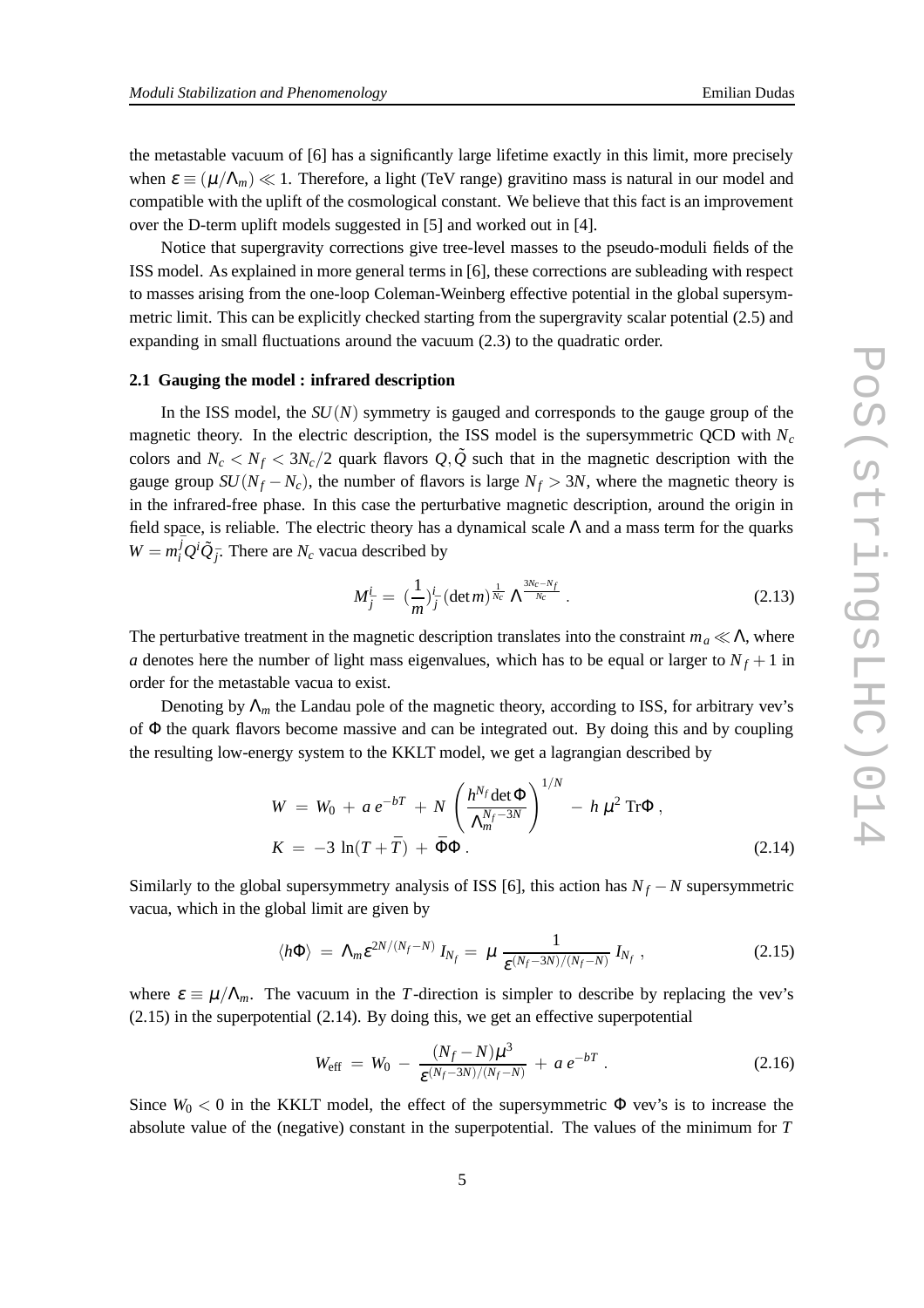and the corresponding negative cosmological constant are given approximately by

$$
a b e^{-bT_s} + \frac{3}{T_s + \bar{T}_s} \left( W_0 - \frac{(N_f - N)\mu^3}{\varepsilon^{(N_f - 3N)/(N_f - N)}} \right) \simeq 0,
$$
  

$$
V_0 \simeq -\frac{3}{(T_s + \bar{T}_s)^3} \left| W_0 - \frac{(N_f - N)\mu^3}{\varepsilon^{(N_f - 3N)/(N_f - N)}} \right|^2.
$$
 (2.17)

The supersymmetric ISS vacuum is therefore AdS.

Notice that for  $W_0 \gg \mu^3 / \varepsilon^{(N_f - 3N)/(N_f - N)}$ , we get  $T_s \sim T_0$ , with  $T_0$  defined in (2.9), since in this case  $W \simeq W_0$ . If  $W_0 \ll \mu^3 / \varepsilon^{(N_f - 3N)/(N_f - N)}$ , then  $T_s < T_0$ .

### **2.2 Lifetime of the metastable vacuum**

The model we discussed in this paper has one metastable vacuum and two type of AdS supersymmetric minima. The metastable vacuum will tunnel to the supersymmetric AdS minimum  $(2.15)-(2.17)$ . The purpose of this section is to provide a qualitative estimate of the lifetime of the metastable minimum, following [12],[13]. The bounce action is expected to come from the path in field space of minimum potential barrier between the metastable supersymmetry breaking vacuum and the supersymmetric vacua. Along this path, the bounce action cannot be computed analytically. For a triangular idealized approximation [13], the bounce action  $S_b$  is qualitatively

$$
S_b \sim \frac{(\Delta \chi)^4}{\Delta V} \,, \tag{2.18}
$$

where  $\Delta V$  is the (minimum) barrier along the bounce and  $\Delta \chi$  is the variation of the relevant field. For the tunneling between the metastable ISS vacuum (2.3) and the supersymmetric one (2.15) after gauging  $SU(N)$ , there are two cases. If  $\mu \ll \varepsilon^{(N_f-3N)/(N_f-N)}M_{\text{Pl}}$ , we get

$$
h\,\Delta\Phi\,\simeq\,\mu\,\frac{1}{\varepsilon^{(N_f-3N)/(N_f-N)}}\quad,\quad\Delta V\,\sim\,\frac{3}{(T_s+\bar{T}_s)^3}\,\left|W_0\right|^2.\tag{2.19}
$$

Then, by using the condition (2.12) for a zero vacuum energy in the metastable vacuum, we get

$$
S_b \sim \frac{(T_s + \bar{T}_s)^3}{\varepsilon^{4(N_f - 3N)/(N_f - N)}} \gg 1 , \qquad (2.20)
$$

which increases the lifetime of the metastable vacuum compared to the similar ISS analysis. The reason is that the energy difference between the metastable and the AdS supersymmetric minimum is decreased by the factor  $1/(T_s + \bar{T}_s)^3$ , resulting in an increase in the bounce action  $S_b$ . In the case where  $\mu \gg \varepsilon^{(N_f-3N)/(N_f-N)} M_{\text{Pl}}$ , the vacuum energy of the supersymmetric vacuum (2.17) and consequently ∆*V* change. The bounce action in this case is

$$
S_b \sim \frac{M_{\rm Pl}^2}{\mu^2} \frac{(T_s + \bar{T}_s)^3}{\varepsilon^{2(N_f - 3N)/(N_f - N)}} \gg 1. \tag{2.21}
$$

The metastable minimum could also tunnel to other AdS supersymmetric minima [10]. Even by taking seriously the effective theory analysis in this case, we notice that generically the AdS supersymmetric minima are far away in the  $\Phi$  field space from the ISS-KKLT metastable vacuum (2.3), (2.9). The tunneling probability to go to the AdS vacua is highly suppressed and irrelevant for all practical purposes.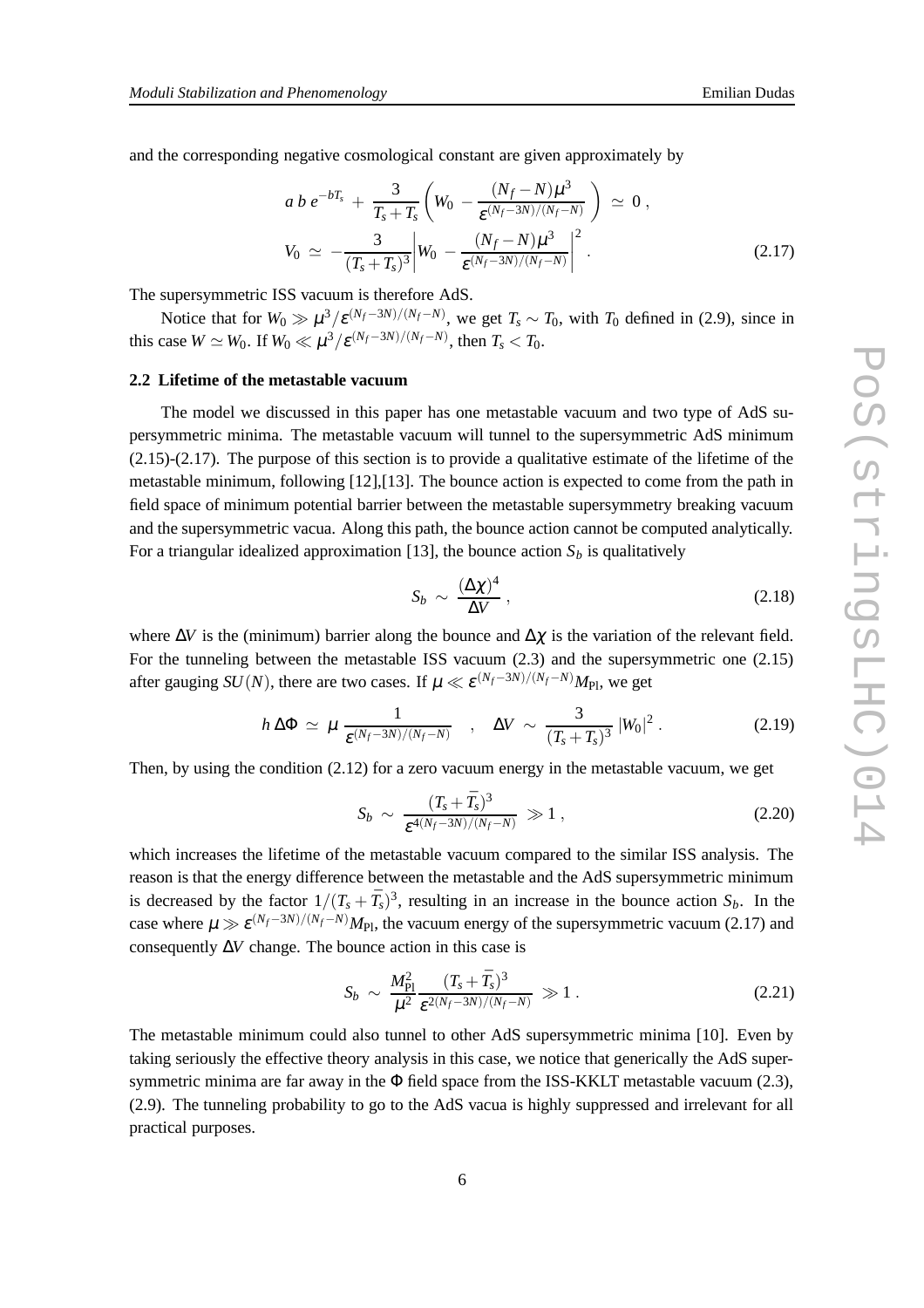### **3. Soft terms and mass scales**

### **3.1 General tree-level formulæ**

The relevant couplings for our present discussion are the following terms in the Kähler potential and the superpotential arising from the perturbative expansion in the matter fields *M<sup>I</sup>*

$$
K \to K + [(T + \bar{T})^{n_I} Z_{I\bar{J}} + \cdots] M^I \bar{M}^{\bar{J}} + \cdots \equiv K + K_{I\bar{J}} M^I \bar{M}^{\bar{J}},
$$
  
\n
$$
W \to W + \frac{1}{6} W_{IJK} M^I M^J M^K,
$$
\n(3.1)

where  $\cdots$  denote couplings to other (hidden-sector, messengers in gauge mediation models, etc) fields. In a manifestly supersymmetric approach, with both F and D-term contributions, the condition of zero cosmological constant is

$$
K_{\alpha\bar{\beta}}F^{\alpha}F^{\bar{\beta}} + \sum_{a} (g_a^2/2)D_a^2 = 3m_{3/2}^2M_{\rm Pl}^2,
$$
 (3.2)

where  $\alpha$ ,  $\bar{\beta}$  refer to fields contributing to supersymmetry breaking and *a* is an index for anomalous  $U(1)$  gauge factors. Then the most general formulæ for soft terms of matter fields<sup>4</sup>  $M<sup>I</sup>$  ( $F<sup>I</sup> = 0$ ), are given by [3] for the heterotic strings case)

$$
m_{I\bar{J}}^2 = m_{3/2}^2 K_{I\bar{J}} - F^{\alpha} F^{\bar{\beta}} R_{\alpha \bar{\beta} I\bar{J}} - \sum_a g_a^2 D_a (\frac{1}{2} K_{I\bar{J}} - \partial_I \partial_{\bar{J}}) D_a ,
$$
  
\n
$$
A_{IJK} = m_{3/2}^2 (3 \nabla_I \nabla_J G_K + G^{\alpha} \nabla_I \nabla_J \nabla_K G_{\alpha}) - g_a^2 D_a (\frac{D_a}{2} \nabla_I \nabla_J G_k - \nabla_I \nabla_J \nabla_k D_a) ,
$$
  
\n
$$
M_{1/2}^a = \frac{1}{2} (Re f_a)^{-1} m_{3/2} G^{\alpha} \partial_{\alpha} f_a ,
$$
\n(3.3)

where  $G = K + \ln|W|^2$ ,  $G_{\alpha} = \partial_{\alpha}G$ ,  $\nabla_{I}G_{J} = G_{IJ} - \Gamma_{IJ}^{K}G_{K}$ , etc., where  $R_{\alpha\bar{\beta}I\bar{J}} = \partial_{\alpha}\partial_{\bar{\beta}}K_{I\bar{J}} \Gamma^M_{\alpha I}\, K_{M{\bar N}} \Gamma^{\bar N}_{\bar \beta_M}$  $\frac{\bar{N}}{\bar{\beta}J}$  is the Riemann tensor of the Kähler manifold and  $\Gamma^M_{\alpha I} = K^{M\bar{N}}\partial_\alpha K_{\bar{N}I}$  are the Christoffel symbols. Moreover,

$$
D_a = X_I^a M^I \partial_I K - \frac{\eta_a^{\alpha}}{2} \partial_{\alpha} K \,. \tag{3.4}
$$

In (3.4),  $X_I^a$  denote  $U(1)_a$  charges of charged fields  $M^I$ , and  $\eta_a^{\alpha}$  are defined by the nonlinear gauge transformations of the moduli fields under (super-)gauge fields transformations

$$
V_a \to V_a + \Lambda_a + \bar{\Lambda}_a , \quad T_\alpha \to T_\alpha + \eta_a^\alpha \Lambda_a . \tag{3.5}
$$

By using (3.4), we can also write the scalar masses in (3.3) as

$$
m_{I\bar{J}}^2 = m_{3/2}^2 K_{I\bar{J}} - F^{\alpha} F^{\bar{\beta}} R_{\alpha \bar{\beta} I\bar{J}} - \sum_a g_a^2 D_a (\frac{1}{2} D_a - X_I^a - v_I X_I^a \partial_l + \frac{\eta_a^{\alpha}}{2} \partial_{\alpha}) K_{I\bar{J}} ,
$$
 (3.6)

where  $v_l$  are vev's of charged scalar fields  $z^l$  with charge  $X_l^a$ .

<sup>&</sup>lt;sup>4</sup>We don't write the analytic bilinear soft terms, since their discussion depends on the origin of the corresponding  $(\mu$ -like) term in the superpotential.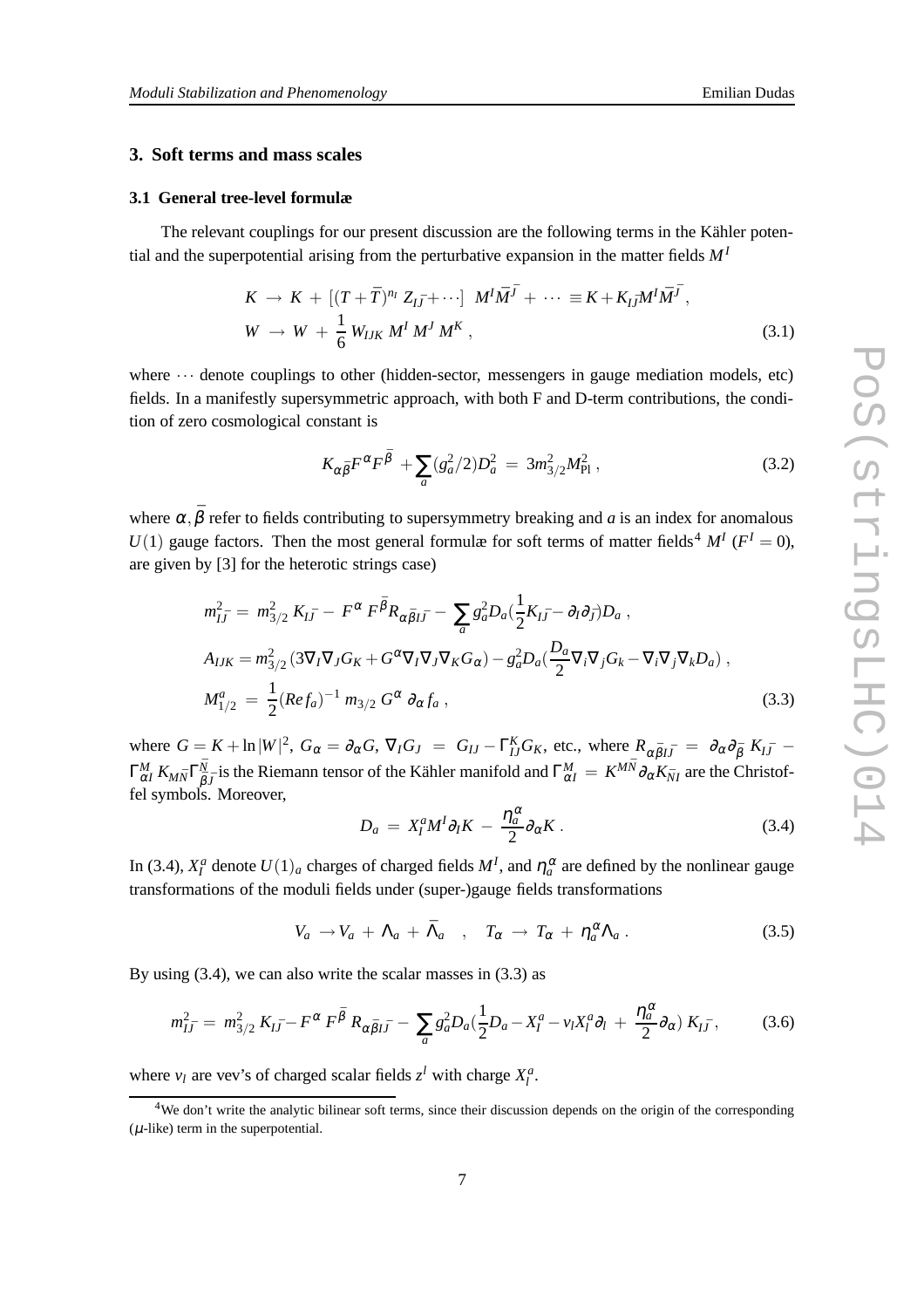### **3.2 Soft terms with dynamical F-term uplifting**

A particularly important question is the magnitude of the soft terms in the visible sector in the present setup. In order to answer this question, we first estimate the contribution to supersymmetry breaking from the various fields. By using the results of section 2, we find in the leading order

$$
\overline{F^{\varphi}} \equiv e^{K/2} K^{\varphi \bar{\varphi}} D_{\varphi} W \simeq e^{K/2} K^{\varphi \bar{\varphi}} (\bar{\varphi}_0 W + \delta \Phi \partial_{\Phi} \partial_{\varphi} W_2) \simeq 0 ,
$$
  

$$
\overline{F^{\varphi}} \simeq 0 , \quad \overline{F^{\Phi}} = e^{K/2} \begin{pmatrix} 0 & 0 \\ 0 & -h \mu^2 I_{N_f - N} \end{pmatrix} ,
$$
  

$$
F^T \simeq \frac{a}{(T_0 + \bar{T}_0)^{1/2}} e^{-bT_0} \simeq -\frac{3}{b} m_{3/2} .
$$
 (3.7)

Notice that the main contribution to supersymmetry breaking comes from the magnetic mesonic fields Φ, which are the main responsible for the uplift of the vacuum energy

$$
\text{Tr}(|F^{\Phi}|^2) \simeq 3 m_{3/2}^2 \,. \tag{3.8}
$$

The transmission of supersymmetry breaking in the observable sector depends on the couplings of the observable fields  $M<sup>I</sup>$  to the SUSY breaking fields  $\Phi$ , *T*. The relevant couplings for our present discussion are the following terms in the Kähler metric of the matter fields *M<sup>I</sup>*

$$
K_{I\bar{J}} = (T + \bar{T})^{n_I} Z_{I\bar{J}} + \text{Tr}(|\Phi|^2) Z'_{I\bar{J}} , \qquad (3.9)
$$

where the form of the  $\Phi$  coupling in the Kähler metric is dictated by the diagonal *SU*( $N_f$ ) flavor symmetry left unbroken by the mass parameter  $\mu$  in the ISS lagrangian. The Yukawa couplings  $W_{IJK}$  could also depend on *T* and  $\Phi$ .

Then from (3.3) with no D-term contributions  $D_a = 0$ , we find that the  $F<sup>T</sup>$  contribution is subleading by a factor  $1/b^2(T+\bar{T})^2$  with respect to the other contributions. This has the nice feature that the flavor-dependent  $F<sup>T</sup>$  contribution to scalar soft masses are subleading. The result for the (canonically normalized scalars) soft masses, at the leading order, is then given by

$$
m_{I\bar{J}}^2 = m_{3/2}^2 \, \delta_{I\bar{J}} + \frac{h^2 (N_f - N) \, \mu^4}{(T + \bar{T})^3} \, (K^{-1} Z')_{I\bar{J}} \n\approx m_{3/2}^2 \left( \delta_{I\bar{J}} + 3 \, (K^{-1} Z')_{I\bar{J}} \right) .
$$
\n(3.10)

If the coupling to the mesonic fields  $\Phi$  is small, i.e the coefficients  $Z'_{I\bar{J}}$  are suppressed, soft scalar masses in the observable (MSSM) sector are universal and are similar with the ones obtained in the "dilaton-dominated" scenario in the past. It would be very interesting to find physical reasons of why  $Z'_{I\bar{J}}$  are small. The geometrical sequestering cannot be invoked in this case, since the matter fields *M* and the mesons  $\Phi$  do not fit into the peculiar sequestering structure. If the coeff.  $Z'_{I\bar{J}}$  are of order one, the two terms in (3.10) are of the same order and the flavor problem of gravity mediation is back.

A similar conclusion holds for the other possible source of flavor violation, the A-terms. If the couplings of the mesons to the matter fields are small, we get at the leading order, for the canonically normalized scalars

$$
A_{I J L} \simeq 3 \, m_{3/2} \, w_{I J L} \,, \tag{3.11}
$$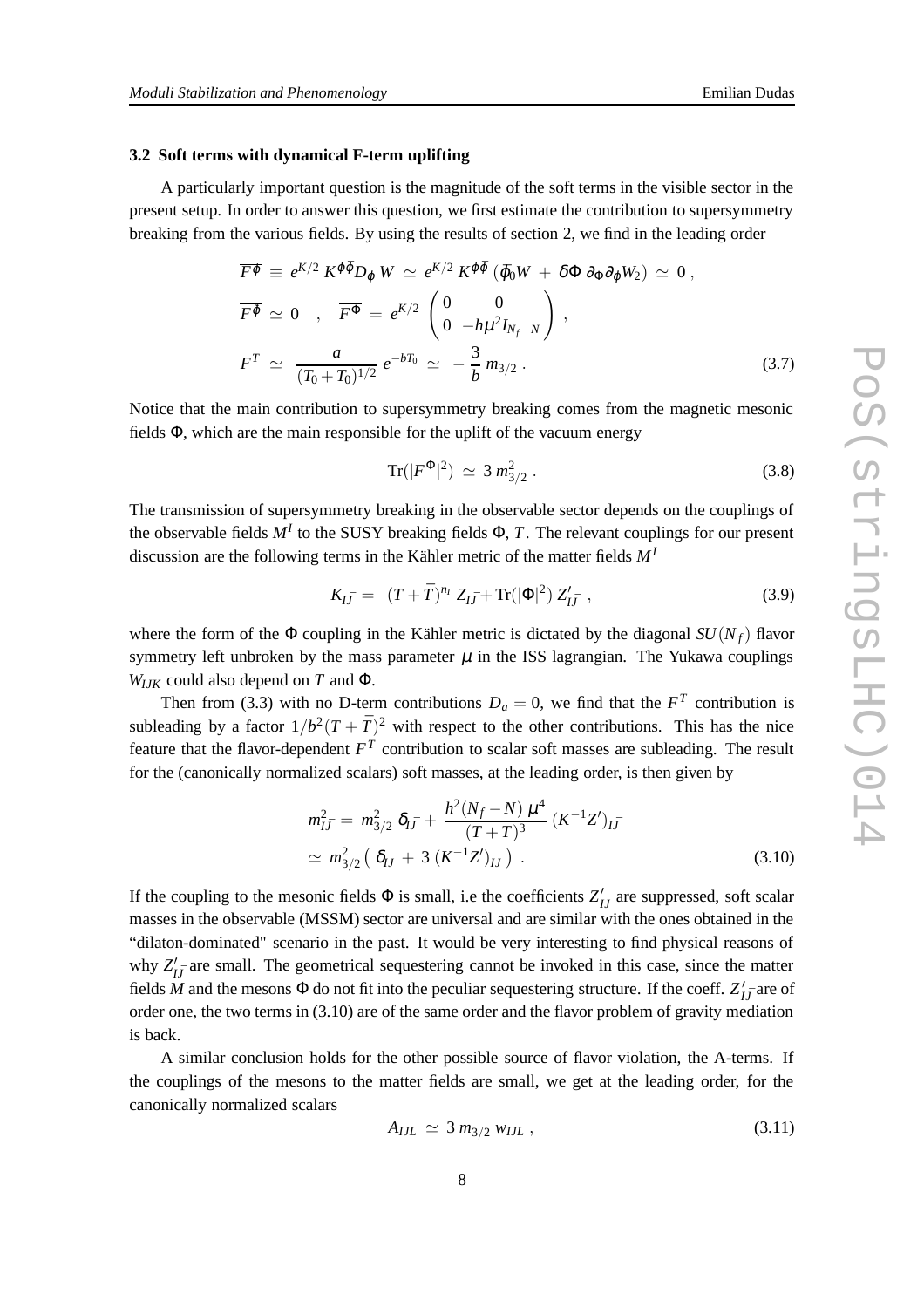where  $w_{III}$  are the low-energy Yukawa couplings for the matter fields, related to the corresponding SUGRA couplings  $W_{III} = \nabla_I \nabla_I \nabla_I W$  by

$$
w_{I J L} = e^{K/2} \left( K^{-1/2} \right)_{I}^{I'} \left( K^{-1/2} \right)_{J}^{J'} \left( K^{-1/2} \right)_{L}^{L'} \left( W_{I' J' L'} \right) \tag{3.12}
$$

Since A-terms are proportional to the Yukawa couplings, there are no flavor violations in this case.

Gaugino masses in the observable sector are determined by the gauge kinetic functions which in our case have generically the form

$$
f_a = f_a^{(0)} + \alpha_a T + \beta_a \left( \text{Tr} \Phi \right), \qquad (3.13)
$$

where  $f_a^{(0)}$  are provided by other moduli fields, stabilized in a supersymmetric manner. The form of coupling to the mesons in (3.13) is fixed by the diagonal  $SU(N_f)$  flavor symmetry left unbroken by the mass parameter  $\mu$ , whereas  $\alpha_a$  are numbers of order one<sup>5</sup>. The gaugino masses

$$
M_a = \alpha_a F^T + \beta_a \left( \text{Tr} F^{\Phi} \right) \tag{3.14}
$$

are of the order of the gravitino mass if  $\beta_a$  are of order one, whereas they are suppressed by the factor  $1/b(T + \overline{T})$  if  $\beta_a$  are small. In this second case, the anomaly-mediated contributions are comparable to the tree-level ones. To conclude, we do not find a suppression of all the soft terms in the observable sector with respect to the gravitino mass. Therefore our results point towards a gravity-mediation type of supersymmetry breaking in the hidden sector, which in the case of small couplings of matter to hidden sector mesons are very similar to the dilaton-domination scenario and are therefore flavor blind at tree-level<sup>6</sup>.

We would like to briefly compare these results to the ones obtained in [11] by using the original KKLT uplifting mechanism with  $\overline{D3}$  antibranes. By using a nonlinear supergravity approach, [11] found a (moderate) hierarchy  $m_{3/2} \sim 4\pi^2 m_{soft}$ . Let us try to understand better the difference with our results. As we discussed in the previous section, there are three ways of suppressing the treelevel soft masses for matter fields. The first is no-scale type models. The KKLT-type models are not of this type, since the  $F<sup>T</sup>$  contribution is small. The second case is the dominant D-term breaking. This is probably the manifestly supersymmetric case which should correspond in the low energy limit to the analysis done in [11]. Knowing that pure D-term supersymmetry breaking does not exist, it could be difficult to realize a model along these lines. It is however very interesting to investigate this possibility in more detail.

We believe that a more detailed phenomenological analysis of the possible manifestly supersymmetric uplifting mechanisms deserves further investigation.

### **Acknowledgments**

I would like to thank the organizers of the Goa meeting for organizing a very sucessful meeting and Y. Mambrini, C. Papineau and S. Pokorski for the enjoyable collaborations on which the present talk is based. Work partially supported by the CNRS PICS # 2530 and 3059, RTN contracts MRTN-CT-2004-005104 and MRTN-CT-2004-503369, the European Union Excellence Grant, MEXT-CT-2003-509661 and the EC contract MTKD-CT-2005-029466.

<sup>&</sup>lt;sup>5</sup>In a type IIB orientifold embedding, this happens if the observable sector lives on D7 branes.

<sup>6</sup>For other ways of getting flavor universality in compactifications with stabilized moduli, see e.g. [16].